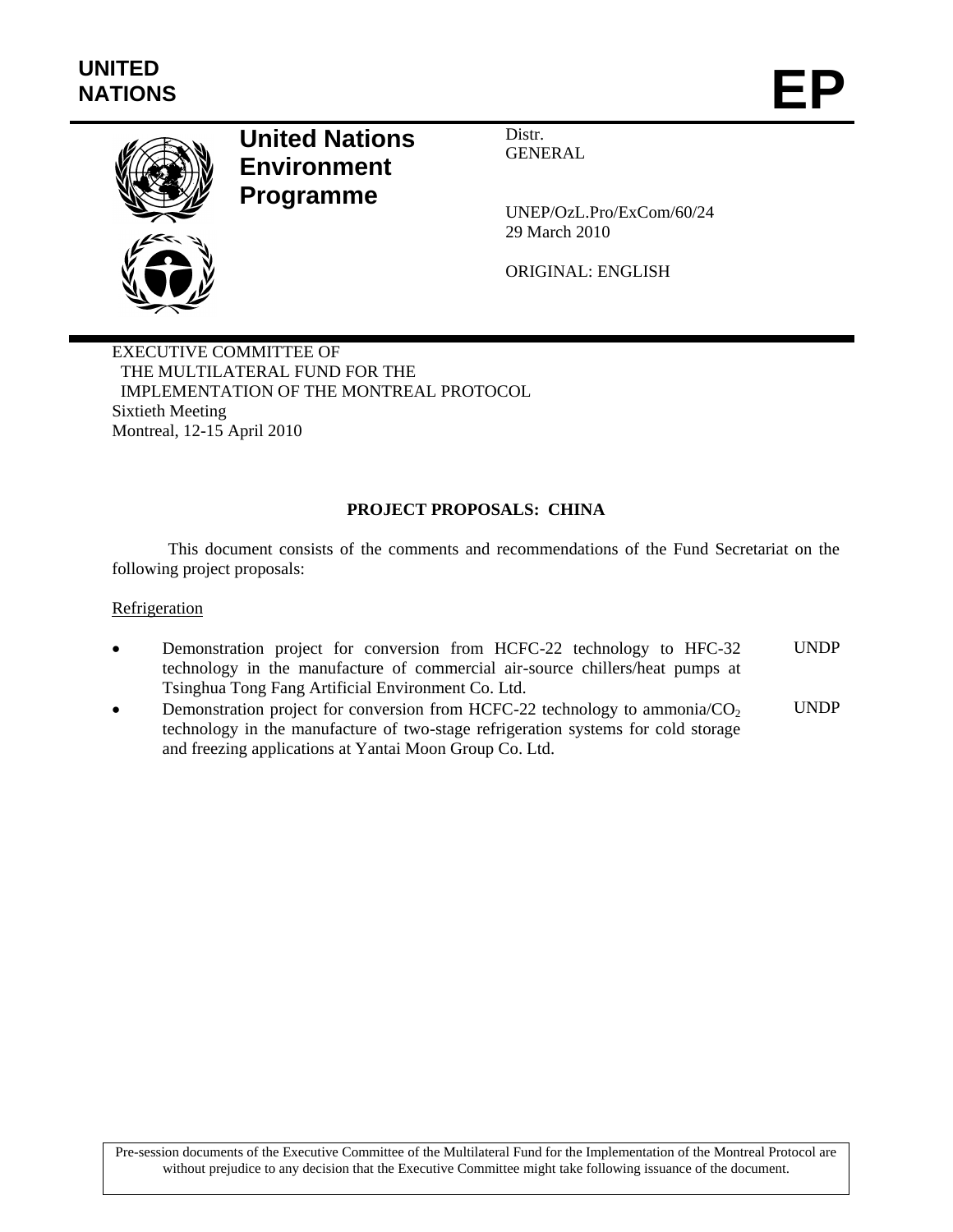#### **PROJECT EVALUATION SHEET – NON-MULTI-YEAR INVESTMENT PROJECTS CHINA**

#### **PROJECT TITLE(S) BILATERAL/IMPLEMENTING AGENCY**

| (a) | Demonstration project for conversion from HCFC-22 technology to HFC-32 technology in<br>the manufacture of commercial air-source chillers/heat pumps at Tsinghua Tong Fang<br>Artificial Environment Co. Ltd. | <b>UNDP</b> |
|-----|---------------------------------------------------------------------------------------------------------------------------------------------------------------------------------------------------------------|-------------|
| (b) | Demonstration project for conversion from HCFC-22 technology Ammonia/CO2 technology<br>in the manufacture of two stage refrigeration systems for cold storage and freezing                                    | <b>UNDP</b> |
|     | applications at Yantai Moon Group Co. Ltd.                                                                                                                                                                    |             |

| NATIONAL CO-ORDINATING AGENCY | Foreign Economic Cooperation Office / Ministry of |
|-------------------------------|---------------------------------------------------|
|                               | <b>Environmental Protection</b>                   |

#### **LATEST REPORTED CONSUMPTION DATA FOR ODS ADDRESSED IN PROJECT**

**A: ARTICLE-7 DATA (ODP TONNES, 2008, AS OF MARCH 2010)**

| Annex<br>. iroup<br>---------<br>____ | 0.227<br>הר<br>$\cdot$<br>10.0 |  |
|---------------------------------------|--------------------------------|--|
|                                       |                                |  |

#### **B: COUNTRY PROGRAMME SECTORAL DATA (ODP TONNES, 2008, AS OF OCTOBER 2009)**

| ODS         | Subsector/quantity | ODS        | Subsector/quantity |
|-------------|--------------------|------------|--------------------|
| HCFC-22     | 9.559.6            | HCFC-123   | $\sim$<br>ت -      |
| HCFC-141b   | 4.415.3            | HCFC-225ca |                    |
| $HCFC-142b$ | .096.1             | HCFC-225cb | 0.2                |

#### **CFC consumption remaining eligible for funding (ODP tonnes)** n/a

| <b>2008 BUSINESS PLAN ALLOCATIONS</b> | Funding US \$     | Phase-out ODP tonnes |
|---------------------------------------|-------------------|----------------------|
|                                       | Based on decision | n/a                  |
|                                       | $55/43$ (e)       |                      |

| <b>PROJECT TITLE:</b>                                               | Tsinghua Tong Fang | Yantai Moon Group |
|---------------------------------------------------------------------|--------------------|-------------------|
| ODS use at enterprise (ODP tonnes):                                 | 3.40               | 13.75             |
| ODS to be phased out (ODP tonnes):                                  | 3.40               | 13.75             |
| ODS to be phased in (ODP tonnes):                                   | n/a                | n/a               |
| Project duration (months):                                          | 18                 | 18                |
| Initial amount requested (US \$):                                   | 1,900,000          | 4,280,000         |
| Final project costs (US \$):                                        |                    |                   |
| Incremental Capital Cost:                                           | 502,662            | 2,798,325         |
| Contingency $(10\%)$ :                                              | 50,266             | 279,833           |
| <b>Incremental Operating Cost:</b>                                  | 676,408            | 1,207,300         |
| <b>Total Project Cost:</b>                                          | 1,229,336          | 4,285,458         |
| Local ownership (%):                                                | 100                | 100               |
| Export component (%):                                               | $\Omega$           | $\overline{0}$    |
| Requested grant (US \$):                                            | 1,229,336          | 3,964,458         |
| Cost-effectiveness (US \$/kg metric):                               | 19.86              | 15.86             |
| Implementing agency support cost (US \$):                           | 92,200             | 297,334           |
| Total cost of project to Multilateral Fund (US \$):                 | 1,321,536          | 4,261,792         |
| Status of counterpart funding (Y/N):*                               | $\Omega$           | 321,000           |
| Project monitoring milestones included (Y/N):                       | Yes                | Yes               |
| For individual consideration<br><b>SECRETARIAT'S RECOMMENDATION</b> |                    |                   |

\*In the view of the Government of China the difference between the originally requested cost and the eligible cost above constitutes also counterpart funding. For Tsinghua Tong Fang this amount would be US \$670,664, for Yantai Moon Group, in excess of the counterpart funding provided in the respective row of this table, another US \$387,329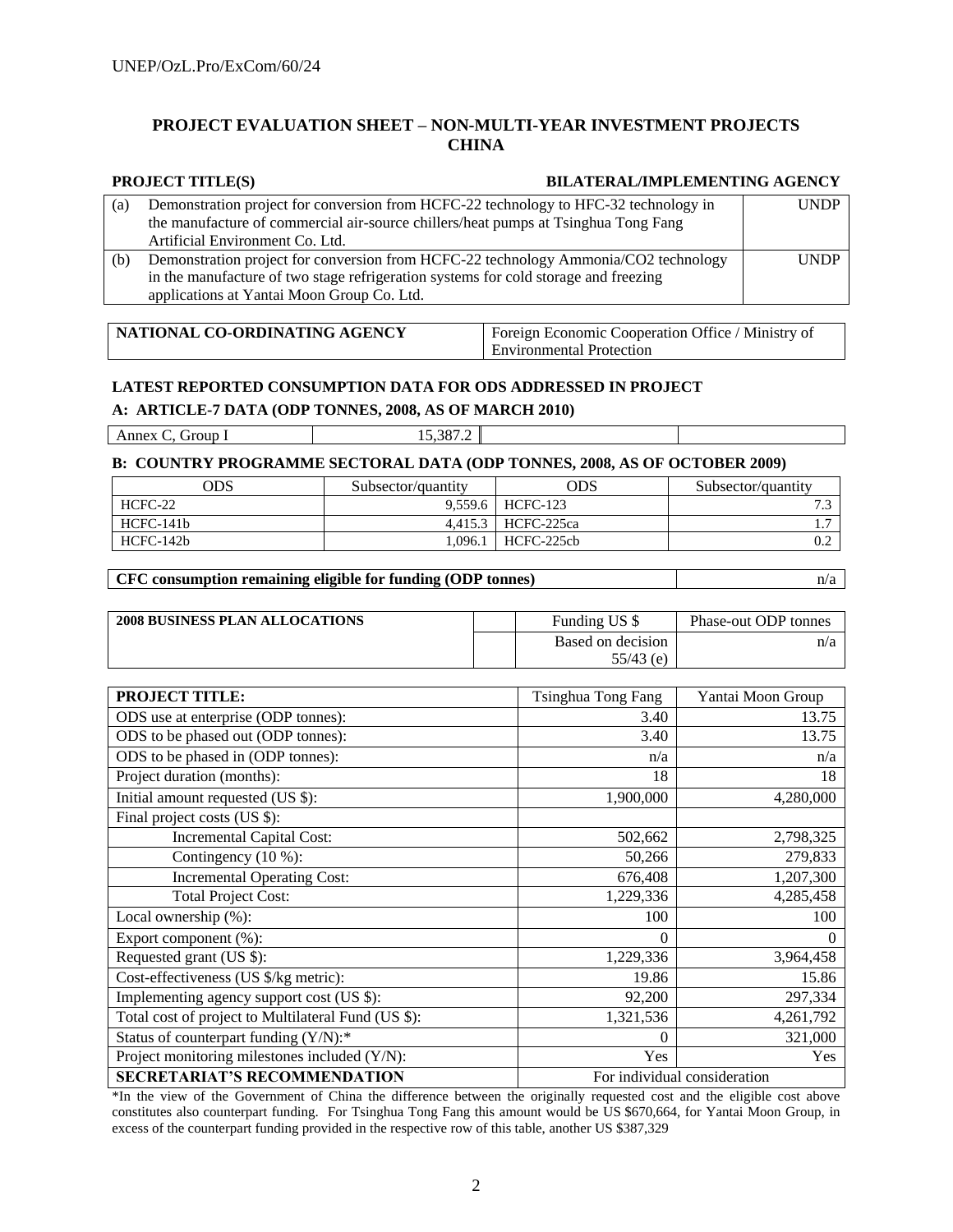Demonstration project for conversion from HCFC-22 technology to HFC-32 technology in the manufacture of commercial air-source chillers/heat pumps at Tsinghua Tong Fang Artificial Environment Co. Ltd. (UNDP)

#### **PROJECT DESCRIPTION**

#### Introduction

1. UNDP, on behalf of the Government of China, submitted to the  $60<sup>th</sup>$  Meeting a "Demonstration" project for conversion from HCFC-22 technology to HFC-32 technology in the manufacture of commercial air-source chillers/heat pumps at Tsinghua Tong Fang Artificial Environment Co. Ltd." The project is addressing a consumption of 61.8 metric tonnes (3.40 ODP tonnes) of HCFC-22, as per 2008 consumption data. The project aims to demonstrate that HFC-32 technology is a viable replacement for the use of HCFC-22 as a refrigerant. UNDP was seeking incremental capital costs of US \$995,555 and incremental operating costs of US \$904,445, resulting in a funding request of US \$1.9 million plus agency support costs. The cost effectiveness of this project as requested would be US \$30.7/kg (metric).

2. The submission foresees that the demonstration project will cover product redesign and redevelopment, modifications and amendments to the existing manufacturing process, as well as safety and other measures to handle the flammability and other issues related to HFC-32. Laboratory testing, performance evaluation, product trials, prototype testing and technical assistance and training are also covered by the project proposal. The project proposal states that the successful implementation of this demonstration project would provide an environmentally safe and cost-effective alternative for the replacement of HCFC-22. This would, according to the project documents not only provide important knowledge for future conversions of similar manufacturers, but also enable the use of a technology which significantly reduces the climate impact of air-conditioning equipment as compared to the currently used HCFC-22.

#### Country, sector and enterprise background

3. It is stated in the project proposal that the refrigeration and air-conditioning sector in China has, over the last twenty years, grown at an average rate of 12 per cent per year. For the year 2008, the consumption in that sector is estimated to be 42,000 metric tonnes. The type of refrigeration systems under this project, here called "commercial air-source chillers/heat pump" are systems used for cooling or heating of hotels, restaurants, shops, and offices. Based on the preliminary data from ongoing surveys, the production of this type of products in the year 2008 in China was about 110,000 units, with a total HCFC-22 consumption of 1,200 metric tonnes in approximately 12 to 15 enterprises.

4. The enterprise itself has been established in 1989 and is a state-owned company. The products manufactured by the company have received several recognitions for their characteristics and quality. In 2009, the enterprise manufactured 4,073 units of commercial air source chillers/heat pumps. At the moment, Tsinghua Tong Fang Artificial Environment Co Ltd. has 12 different production lines. The demonstration project submitted for consideration of the Executive Committee considers one of those production lines. The eligibility of this particular production line in terms of the date when its capacity was established is presently under discussion with UNDP.

#### Technology selection

5. The enterprise selected HFC-32 as a replacement technology for HCFC-22. HFC-32 is an HFC which employs essentially the same technology as other HFCs, has similar thermodynamic refrigeration characteristics to HFC-410A often combined with a higher energy efficiency, is flammable and has a global warming potential (GWP) of 670 on a 100-year time horizon (IPCC/TEAP 2005). This implies a reduction in GWP of 62 per cent as compared to HCFC-22. This refrigerant should be well suited in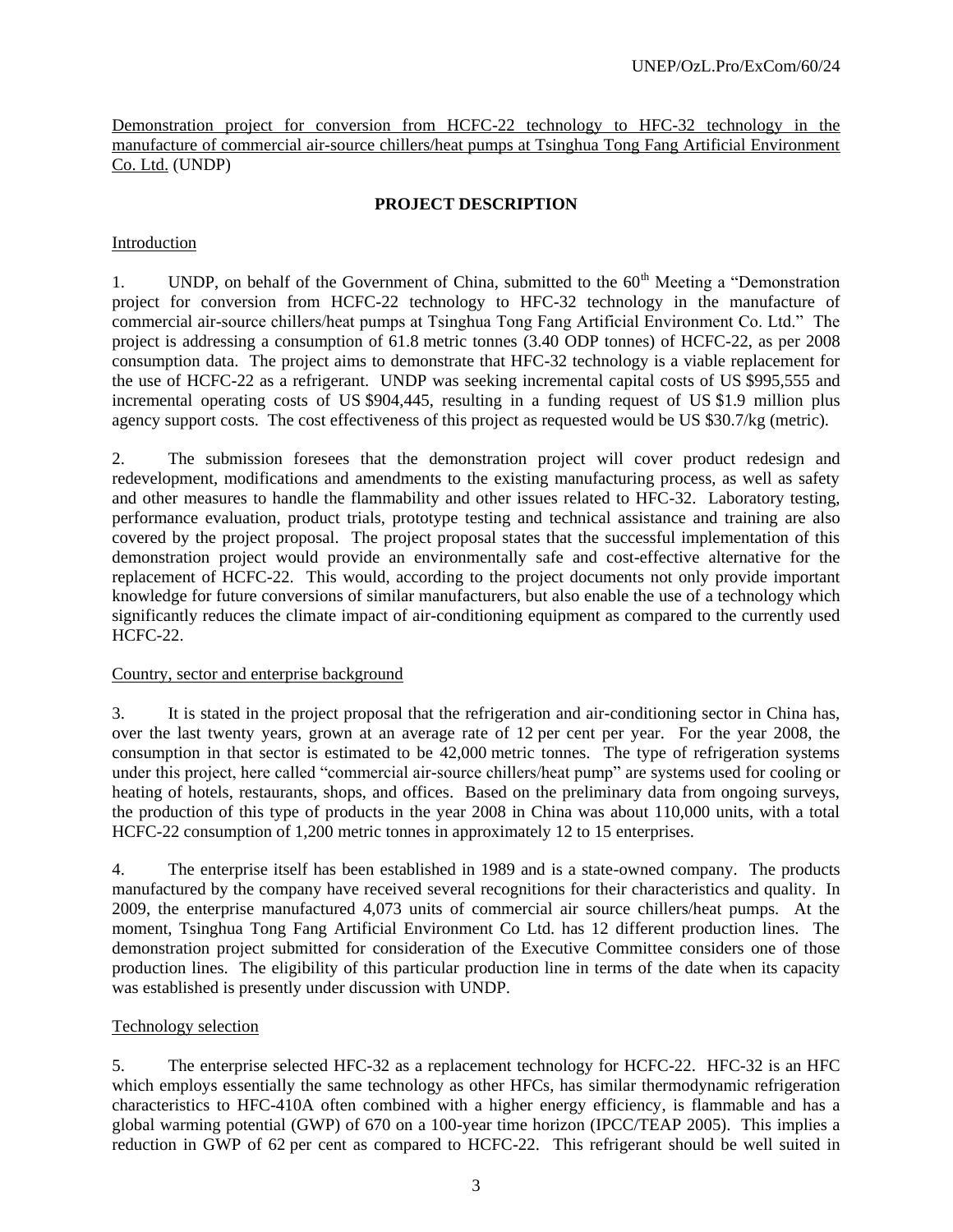particular for heat pump applications. However, its flammability requires certain safety measures, similar to those employed when using hydrocarbons but simplified, i.e., according to UNDP, easier in particular in regard to restrictions regarding the use of the systems. However, using hydrocarbons would enable a further reduction in the GWP of the refrigerant by 95 per cent from the level of HFC-32. The project document cites several advantages of HFC-32, among them a very competitive price of only 30 per cent more than HCFC-22, its good performance and, according to the expectations of the company, its broad national and international acceptance in environmental terms due to its low GWP as compared to HCFC-22 and other, presently commonly used HFC refrigerants.

6. The following table provides the result of the calculations regarding the climate impact indicator.

| Country                                             |                                                                                                                                                                                                                                                                                                                                                                                                                                                                                                         | $\lceil - \rceil$ |                        | China        |               |
|-----------------------------------------------------|---------------------------------------------------------------------------------------------------------------------------------------------------------------------------------------------------------------------------------------------------------------------------------------------------------------------------------------------------------------------------------------------------------------------------------------------------------------------------------------------------------|-------------------|------------------------|--------------|---------------|
| Company data (name, location)                       |                                                                                                                                                                                                                                                                                                                                                                                                                                                                                                         |                   |                        |              |               |
| Select system type                                  |                                                                                                                                                                                                                                                                                                                                                                                                                                                                                                         |                   | Air                    |              | conditioning, |
| <b>General refrigeration information</b>            | Tsinghua Tong Fang Artificial Environment Co. Ltd.<br>$\left[ -\right]$<br>conditioning, Air conditioning, Air<br>[list] factory assembly<br>factory assembly<br>factory assembly<br>HCFC-22<br>HCFC-22<br>HCFC-22<br>$\lceil - \rceil$<br>3.5<br>8.4<br>16<br>[kg]<br>1858<br>858<br>1,387<br>$\lceil - \rceil$<br>[kW]<br>30<br>13<br>60<br>Selection of alternative with minimum environmental impact<br>$\Omega$<br>$\Omega$<br>$\lceil \% \rceil$<br>HFC-HC-290,<br>HFC-HC-290,<br>HFC-<br>HC-290, |                   |                        |              |               |
| HCFC to be replaced                                 |                                                                                                                                                                                                                                                                                                                                                                                                                                                                                                         |                   |                        |              |               |
| Amount of refrigerant per unit                      |                                                                                                                                                                                                                                                                                                                                                                                                                                                                                                         |                   |                        |              |               |
| No. of units                                        |                                                                                                                                                                                                                                                                                                                                                                                                                                                                                                         |                   |                        |              |               |
| Refrigeration capacity                              |                                                                                                                                                                                                                                                                                                                                                                                                                                                                                                         |                   |                        |              |               |
|                                                     |                                                                                                                                                                                                                                                                                                                                                                                                                                                                                                         |                   |                        |              |               |
| Share of exports (all countries)                    |                                                                                                                                                                                                                                                                                                                                                                                                                                                                                                         |                   |                        |              |               |
| <b>Calculation of the climate impact</b>            |                                                                                                                                                                                                                                                                                                                                                                                                                                                                                                         |                   |                        |              |               |
| Alternative refrigerant (more than one<br>possible) |                                                                                                                                                                                                                                                                                                                                                                                                                                                                                                         |                   | [list] $410A$ , HFC-32 | 410A, HFC-32 | 410A, HFC-32  |

Table 1 – Results of calculations of the climate impact indicator

**NOTE**

All data displayed is specific to the case investigated and is not generic information about the performance of one alternative; performance can differ significantly depending on the case.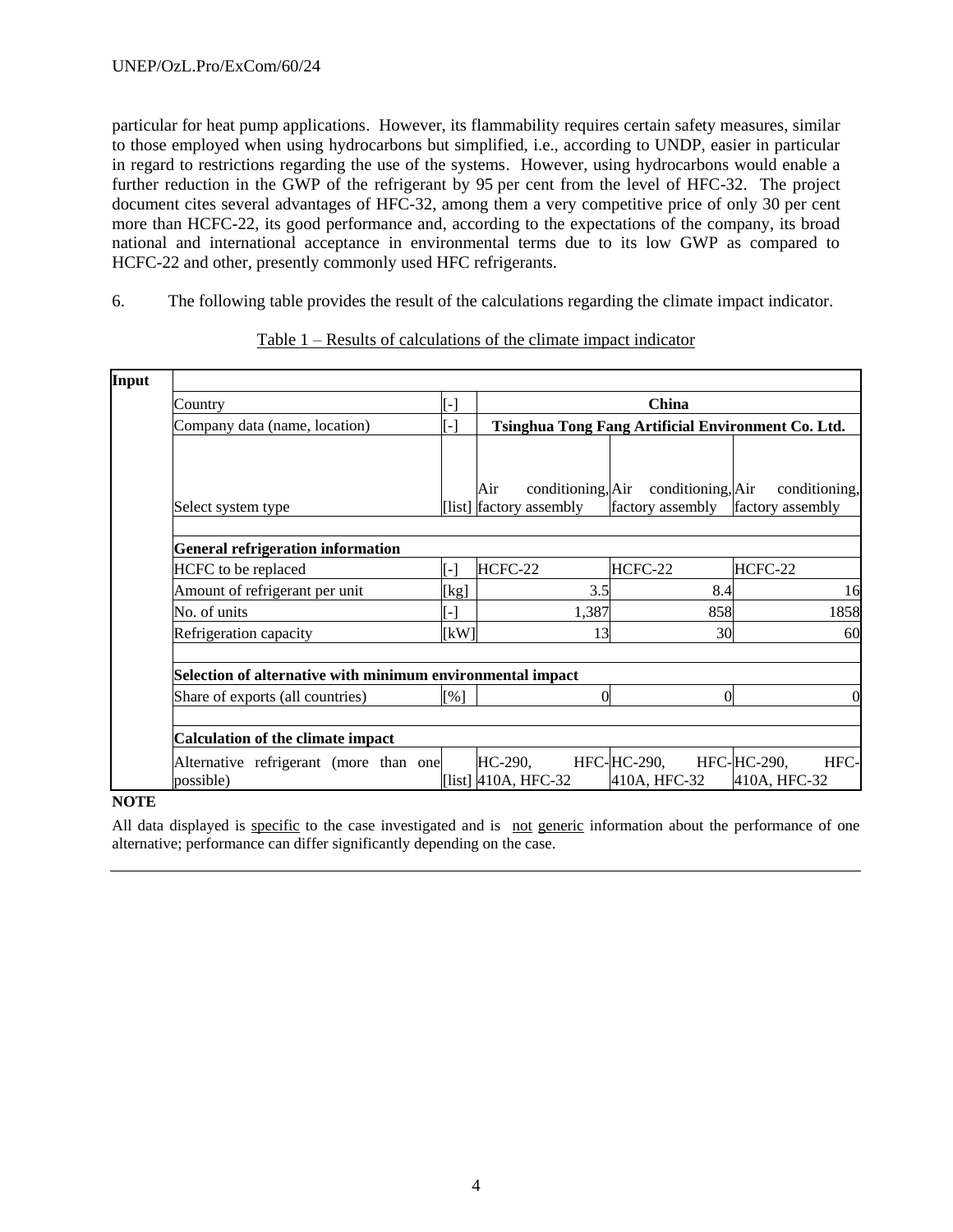| Output                                                       | Note: The output is calculated as the climate impact of the refrigerant systems in their life time as compared<br>to HCFC-22, on the basis of the amount produced within one year. |                  |                  |                 |  |  |  |  |
|--------------------------------------------------------------|------------------------------------------------------------------------------------------------------------------------------------------------------------------------------------|------------------|------------------|-----------------|--|--|--|--|
| Country                                                      |                                                                                                                                                                                    | China            |                  |                 |  |  |  |  |
|                                                              | Identification of the alternative technology with minimum climate impact                                                                                                           |                  |                  |                 |  |  |  |  |
| List of alternatives for identification of the               |                                                                                                                                                                                    | HC-600a (-13.3%) |                  |                 |  |  |  |  |
| one with minimum climate impact                              |                                                                                                                                                                                    | $HC-290(-7.1\%)$ |                  |                 |  |  |  |  |
|                                                              | [Sorted list, best $=$                                                                                                                                                             |                  | HFC-134a (-3.2%) |                 |  |  |  |  |
|                                                              | top<br>(%<br>deviation<br>from                                                                                                                                                     |                  | HFC-32 (-1.4%)   |                 |  |  |  |  |
|                                                              | $HCFC$ ]                                                                                                                                                                           |                  | <b>HCFC-22</b>   |                 |  |  |  |  |
|                                                              |                                                                                                                                                                                    |                  | HFC-410A (11%)   |                 |  |  |  |  |
|                                                              |                                                                                                                                                                                    |                  | HFC-404A (20%)   |                 |  |  |  |  |
|                                                              |                                                                                                                                                                                    |                  |                  |                 |  |  |  |  |
| Calculation of the climate impact of the conversion          |                                                                                                                                                                                    |                  |                  |                 |  |  |  |  |
| Alternative refrigerant 1                                    |                                                                                                                                                                                    | <b>HFC-410A</b>  | <b>HFC-410A</b>  | <b>HFC-410A</b> |  |  |  |  |
| Total direct impact (post conversion                         | $[t CO2 \; \text{equiv}\]$                                                                                                                                                         |                  |                  |                 |  |  |  |  |
| baseline)*                                                   |                                                                                                                                                                                    | 126              | 174              | 754             |  |  |  |  |
| Indirect impact (country)**                                  | $[t CO2\;equiv]$                                                                                                                                                                   | 980              | 1,358            | 5,880           |  |  |  |  |
|                                                              |                                                                                                                                                                                    |                  |                  |                 |  |  |  |  |
| Indirect impact (outside country)**<br>Total indirect impact | $[t CO2\;equiv]$<br>$[t CO2\;equiv]$                                                                                                                                               | 0<br>980         | 0<br>1,358       | 5,880           |  |  |  |  |
| <b>Total impact</b>                                          | [t CO2 equity]                                                                                                                                                                     | 1,106            | 1,532            | 6,634           |  |  |  |  |
|                                                              |                                                                                                                                                                                    |                  |                  |                 |  |  |  |  |
| Alternative refrigerant 2                                    |                                                                                                                                                                                    | HFC-32***        | HFC-32***        | HFC-32***       |  |  |  |  |
| Total direct impact (post conversion<br>baseline)*           | $[t CO2\;equiv]$                                                                                                                                                                   | $-532$           | $-737$           | $-3,193$        |  |  |  |  |
| Total indirect impact (country)**                            | $[t CO2\;equiv]$                                                                                                                                                                   | 388.4***         | 538***           | 2329***         |  |  |  |  |
| Total indirect impact (outside country)**                    | $[t CO2\;equiv]$                                                                                                                                                                   | 0                | 0                |                 |  |  |  |  |
| Total indirect impact**                                      | $[t CO2\;equiv]$                                                                                                                                                                   | 388              | 538              | 2,329           |  |  |  |  |
| <b>Total impact</b>                                          | $[t CO2$ equiv]                                                                                                                                                                    | 144              | $-199$           | $-864$          |  |  |  |  |
|                                                              |                                                                                                                                                                                    |                  |                  |                 |  |  |  |  |
| <b>Alternative refrigerant 3</b>                             |                                                                                                                                                                                    | <b>HC-290</b>    | <b>HC-290</b>    | <b>HC-290</b>   |  |  |  |  |
| Total direct impact (post conversion<br>baseline)*           | $[t CO2 \; \text{equiv}$                                                                                                                                                           | $-776$           | $-1,075$         | $-4,656$        |  |  |  |  |
| Total indirect impact (country)**                            | $[t CO2\;equiv]$                                                                                                                                                                   | 55               | 77               | 332             |  |  |  |  |
| Total indirect impact (outside country)**                    | $[t CO2 \; \text{equiv}$                                                                                                                                                           | $\theta$         | 0                | $\theta$        |  |  |  |  |
| Total indirect impact**                                      | $[t CO2 \; \text{equiv}$                                                                                                                                                           | 55               | 77               | 332             |  |  |  |  |
| <b>Total impact</b>                                          | [t CO2 equity]                                                                                                                                                                     | $-721$           | $-998$           | $-4,324$        |  |  |  |  |

\*Direct impact: Different impact between alternative technology and HCFC technology for the substance-related emissions.

\*\*Indirect impact: Difference in impact between alternative technology and HCFC technology for the energy-consumption-related emissions of CO2 when generating electricity.

\*\*\* Energy efficiency data for HFC-32 preliminary - changes possible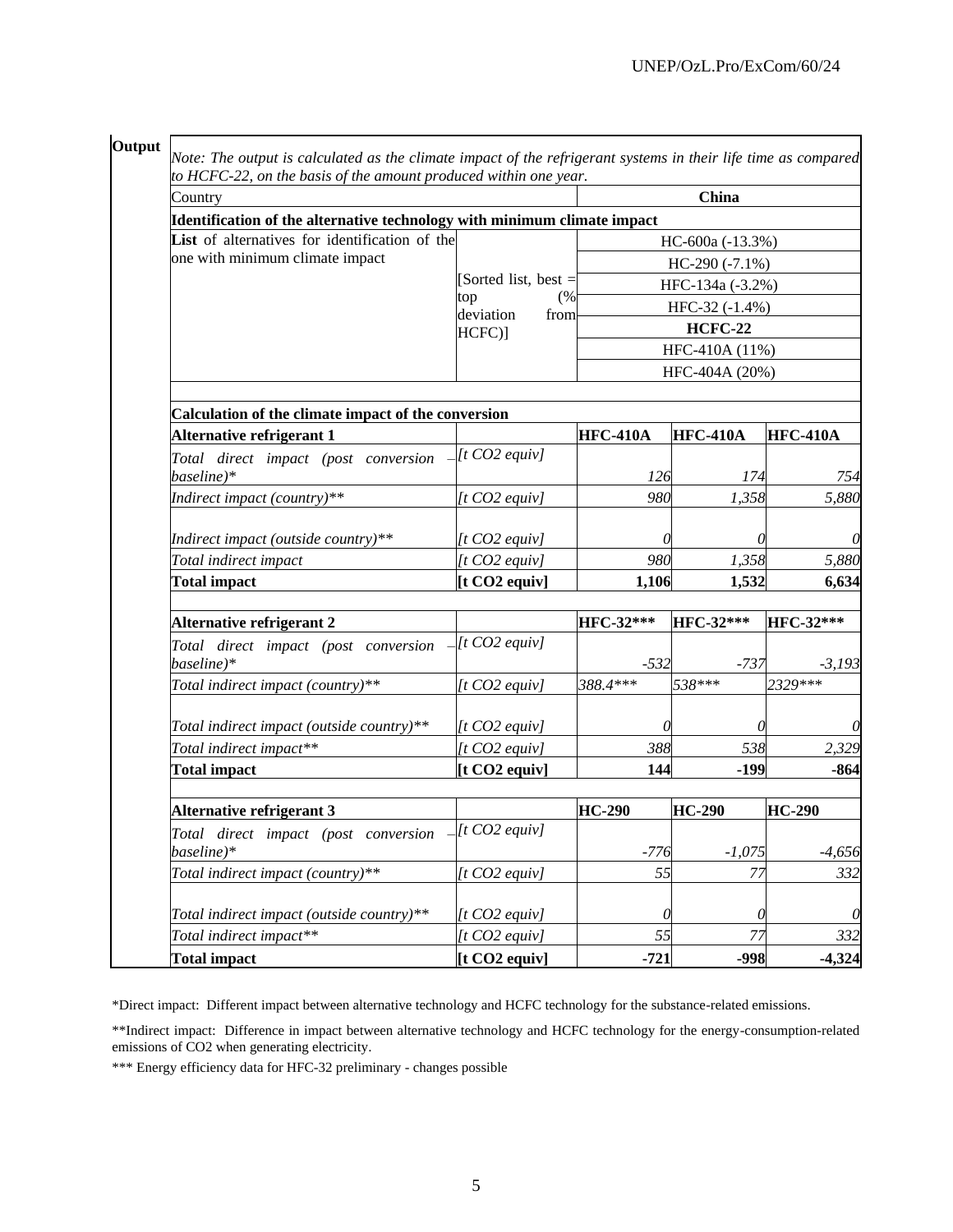# Conversion activities

7. The conversion activities foresee a system redesign related to some of the thermodynamic performance of HFC-32 as compared to HCFC-22. Significantly, the proposal also foresees a component redesign in particular of the heat exchangers where the proposal foresees to reduce the diameter of the copper tubing in the heat exchangers, leading to the need for a major retooling of heat exchanger manufacturing. The project proposal foresees also a number of safety precautions, additional leak detection equipment, as well as intensive testing and evaluation. Finally, training and technical assistance activities are also requested.

8. The submission included a broad overview of the related cost to convert three different units with capacities between 13 kWatt and 60 kWatt and the related manufacturing equipment. The project milestones, including commencing commercial production, foresee an implementation of the whole project within 18 months with the commercial production starting after 15 months.

# **SECRETARIAT'S COMMENTS AND RECOMMENDATION**

#### **COMMENTS**

9. The projects in this document (Tsinghua Tong Fang and Yantai Moon Group) are both deviating from the previously followed practice in the refrigeration and air conditioning sector in regard to technology transfer when CFCs were being phased out. While when phasing out CFCs Article 5 countries were mainly adapting such technologies to their products, which were already well established in industrialised countries due to the ten-year grace period, the situation has changed for the phase-out of HCFCs. One reason is that the manufacturing sector in certain Article 5 countries, in particular China, is increasingly close to the technology leaders in their fields; the other that the issue of climate change has reset the experience gained in the past years and, in order to use climate friendly technologies, some Article 5 countries will increasingly participate in developing the technology instead of having it transferred. This can lead to somewhat higher technology costs, in particular for the first projects in a given sector.

10. The technology choice of HFC-32 was further discussed between UNDP and the Secretariat. UNDP pointed to the good performance of HFC-32 in particular for heat pumps, the moderate GWP in comparison to HCFC-22, and the lack of other alternatives. Consequently, UNDP is of the opinion that HFC-32 appears to be a suitable compromise candidate in lieu of better alternatives for the refrigeration and air conditioning sector. UNDP also pointed to the urgency of developing and demonstrating solutions for the refrigeration and air conditioning sectors in order to reduce the growth in HCFC-22 consumption. China has experienced significant sustained growth in HCFC-22 consumption at an average of 25.6 per cent since 2003, and the related applications are likely to continue to grow, consequently, rapid availability of an acceptable alternative would have a significant impact. The quantity of ODS phase-out achieved by the project, if successful, is significant. The associated reduction in ODS achieved will be accounted for in the overall eligibility of China.

11. The Secretariat raised a number of cost issues with UNDP, in particular the conversion of the manufacturing of the heat exchangers. The company requests substantial cost for retooling of the heat exchanger production in order to accommodate the production to a lower tube diameter. The issue is further described in document UNEP/OzL.Pro/ExCom/60/47. The Secretariat maintained the position that the change of diameter in the refrigerant tubing of the heat exchangers is not incremental since it is related rather to desired improvements in the overall characteristics of the system than to the conversion from HCFC-22 to HFC-32. While the Secretariat maintained that the heat exchanger manufacturing is likely to be ineligible and should be separated out, UNDP pointed out that it appears that only a different heat exchanger configuration would allow the same energy efficiency to be reached as before. In this context,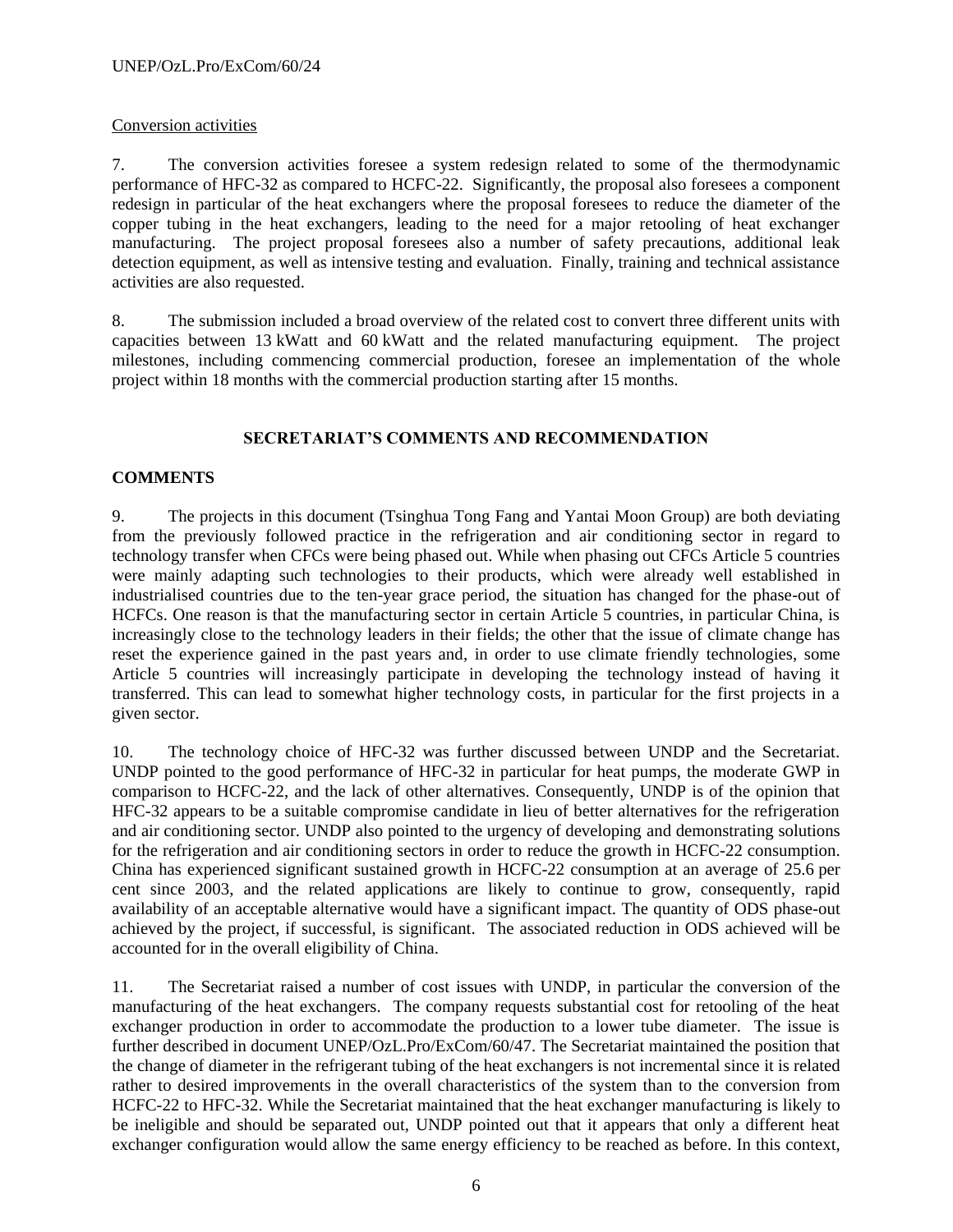UNDP also pointed to the fact that at this point in time there is virtually no information available about the energy performance and other characteristics of HFC-32 containing air-conditioning systems, and consequently a different heat exchanger configuration might be necessary, which would be eligible. UNDP and the Secretariat agreed finally, that 20 per cent of the cost related to the conversion of the heat exchanger production could be considered eligible for this new technology within a demonstration project.

12. The Secretariat raised a number of other cost issues with UNDP. These were partially related to the incremental operating costs where, at the current time and before proliferation of a new technology, the assessment of the cost difference between an existing system and a new system, which has not yet been designed, is difficult as no experience exists and also the demand for components is only miniscule leading to a non-competitive component market. UNDP and the Secretariat agreed on incremental cost as shown in the two tables below. Because of the novelty of the technology and the nature of this demonstration project, the Secretariat does not view the costs provided below as indicative of future funding levels.

| <b>Activity</b>                                                     | $Cost$ (US $\})$ |
|---------------------------------------------------------------------|------------------|
| System, component and process redesign                              | 45,888           |
| Prototype testing                                                   | 77,941           |
| Heat exchanger and related costs eligible part (20% of US 283,088)* | 56,618           |
| Product assembly                                                    | 163,676          |
| Quality inspection, finishing and testing                           | 11,765           |
| Prototype production trials and testing                             | 72,808           |
| Process and safety training                                         | 10,000           |
| Reporting                                                           |                  |
| Report on project results                                           | 10,000           |
| Dissemination of technical assistance workshop                      | 5,000            |
| Sub-total for reporting                                             | 15,000           |
| <b>Experts</b>                                                      |                  |
| National experts                                                    | 23,966           |
| International experts                                               | 25,000           |
| Sub-total for experts                                               | 48,966           |
| Total for activities                                                | 502,662          |
|                                                                     |                  |
| Sub-total for incremental capital cost                              | 502,662          |
| Contingency                                                         | 50,266           |
| Total for incremental capital cost                                  | 552,928          |
| Total for incremental operating cost                                | 676,408          |
| Project total (US \$)                                               | 1,229,336        |

#### Table 2: Incremental capital cost

\*The calculation of the eligibility of the heat exchanger and related costs was based 20% of the sum of dies for 7 mm diameter tubes (US \$144,853), modification of tube bending machine (US \$55,882), new vertical tube expanding machine (US \$75,000) and sheet metal processing (US \$7,353); while the originally requested cost for degreasing furnace is ineligible

| Table 3: Incremental operating cost |  |
|-------------------------------------|--|
|                                     |  |

| Unit                    | 60 kW unit | 30 kW unit | 13 kW unit | <b>Total</b> |
|-------------------------|------------|------------|------------|--------------|
| Add. compressor costs   | 100        | 90         |            |              |
| Compressor oil costs    | 19         |            |            |              |
| Non-compressor per-unit | 55         | 64         | 72         |              |
| costs/savings           |            |            |            |              |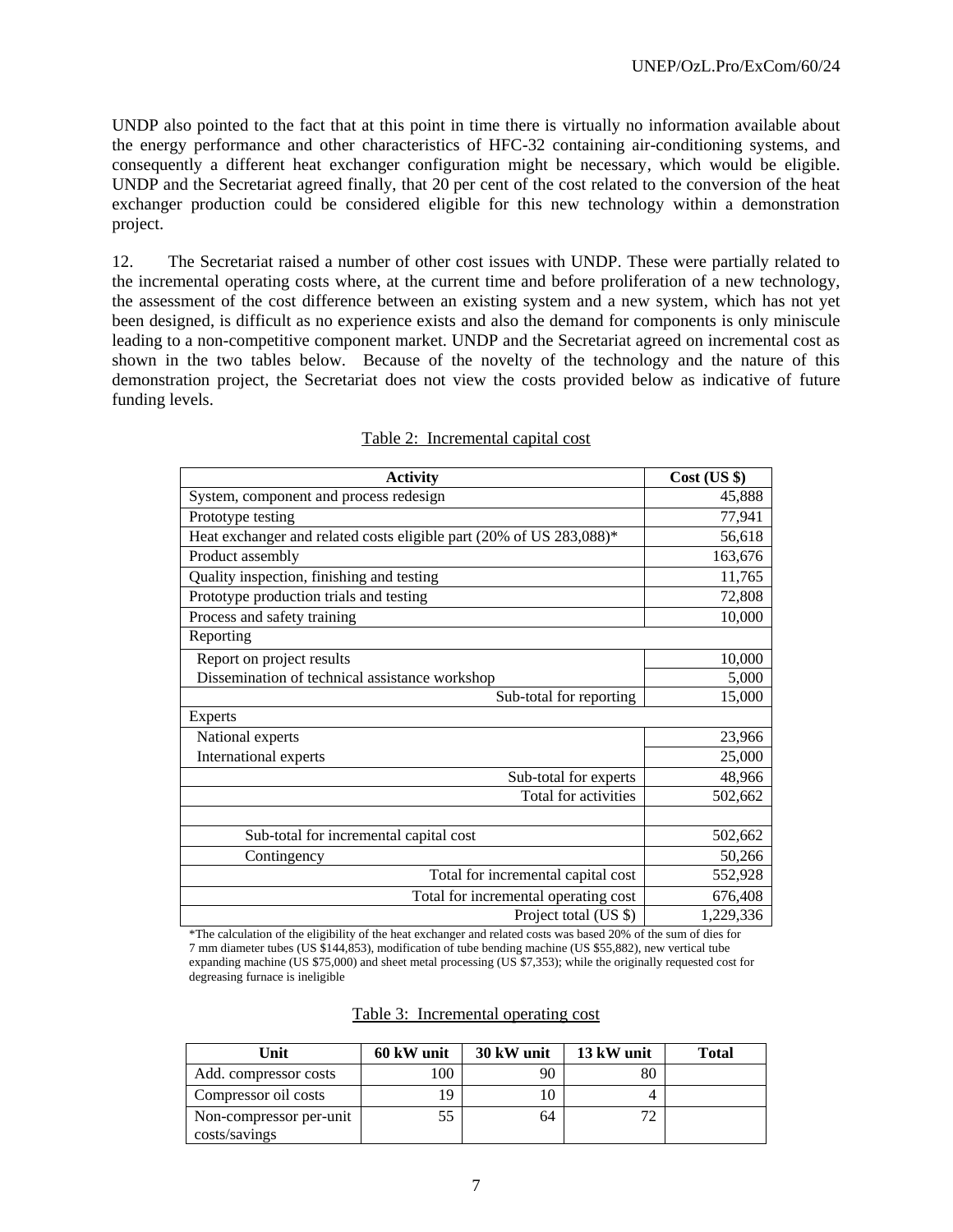| <b>IOC</b> per unit           | 174     | 164     | 156     |         |
|-------------------------------|---------|---------|---------|---------|
| No. of units                  | .858    | 858     | .,357   | 4.073   |
| <b>IOC</b> aggregated (US \$) | 323,664 | 140,781 | 211.963 | 676,408 |

13. The Secretariat recommends that the Executive Committee consider whether to fund this project at a level of US \$1,229,336 plus agency support costs of US \$92,200. The resulting cost effectiveness of the project is US \$19.86/kg (metric). The Government of China points out that beyond the eligible cost and according to the calculations of the Government of China, the enterprise will have to contribute another US \$670,664 of counterpart funding to achieve the conversion.

#### **RECOMMENDATION**

- 14. The Executive Committee may wish to consider:
	- (a) Approving the demonstration project for conversion from HCFC-22 technology to HFC-32 technology in the manufacture of commercial air-source chillers/heat pumps at Tsinghua Tong Fang Artificial Environment Co. Ltd. at a level of US \$1,229,336 plus agency support cost of US \$92,200 for UNDP;
	- (b) Requesting UNDP and the Government of China to deduct 3.40 ODP tonnes (61.9 metric tonnes) of HCFCs from the starting point for sustained aggregate reductions in eligible consumption, as set by China's HCFC phase-out management plan;
	- (c) Noting that with the partial funding of the conversion of the heat exchanger production, no more funding will be provided for the conversion of heat exchanger production at Tsinghua Tong Fang in the event that funding for the conversion of the manufacturing of other products at this company is requested in the future, and heat exchangers from the converted production can be used for such products;
	- (d) Further, requesting UNDP to provide to the Secretariat at the end of each year of the project's implementation period, or part thereof, progress reports that addressed the issues pertaining to the collection of accurate data in line with the objectives of decision  $55/43(b)$ ; and
	- (e) Noting that the funding provided under this demonstration project is not indicative for future funding levels of similar conversions.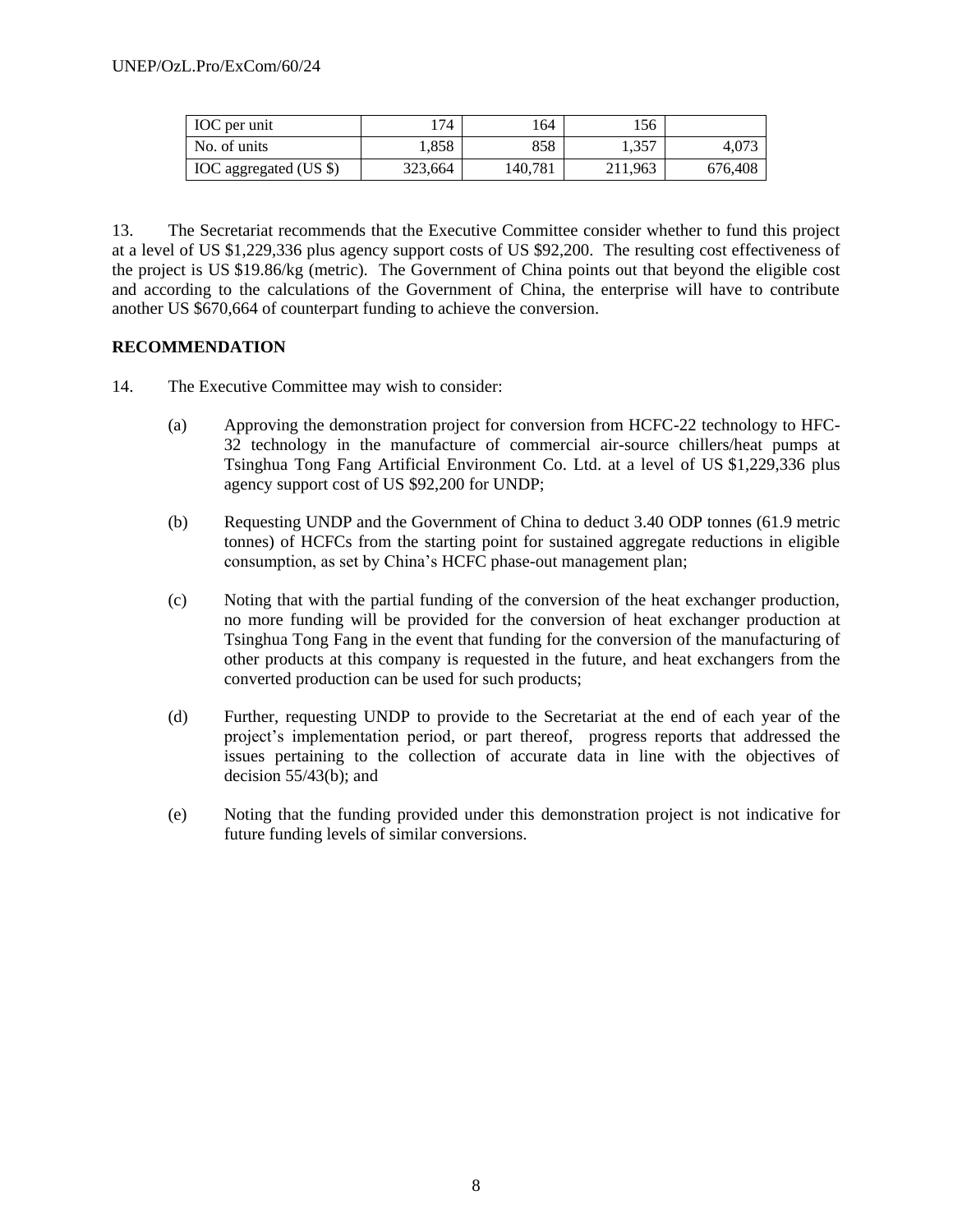Demonstration project for conversion from HCFC-22 technology to ammonia/ $CO<sub>2</sub>$  technology in the manufacture of two-stage refrigeration systems for cold storage and freezing applications at Yantai Moon Group Co. Ltd. (UNDP)

# **PROJECT DESCRIPTION**

# Introduction

15. UNDP, on behalf of the Government of China, submitted to the 60<sup>th</sup> Meeting a "Demonstration" project for conversion from HCFC-22 technology to ammonia/ $CO<sub>2</sub>$  technology in the manufacture of two-stage refrigeration systems for cold storage and freezing applications at Yantai Moon Group Co. Ltd". The project is addressing a consumption of 250 metric tonnes (13.75 ODP tonnes) of HCFC-22, as per 2008 consumption. The project aims to demonstrate the suitability of ammonia/ $CO<sub>2</sub>$  technology as a viable replacement for HCFC-22 in the manufacture of two-stage refrigeration systems for cold storage and freezing applications. UNDP has projected incremental capital cost of US \$3,465,486 and incremental operating cost of US \$1,207,300, resulting in a total of US \$4,672,786. The enterprise offered to provide an amount of US \$392,786, as a counterpart contribution, leading to a grant request of US \$4.28 million plus agency support cost. The cost effectiveness of this project as requested would be US \$17.12 per kg metric.

16. The submission foresees that the demonstration project will cover product redesign and development, production line conversion, process tooling modification, testing and performance evaluation, product trials, prototype testing, technical assistance and training. The objective is to convert one product line with a capacity of 100 units per year. The demonstration project is meant to contribute to the promotion of ammonia/ $CO<sub>2</sub>$  technology to replace two-stage HCFC-22 based refrigeration systems for large applications. The technology has been adopted in a number of non-Article 5 countries. The use of it is environmentally safe as well as cost effective, and the demonstration project is meant to enable replication of this technology is similar applications in China.

# Country, sector and enterprise background

17. It is stated in the project proposal that the refrigeration and air conditioning sector in China has experienced a growth of 12 per cent per year over the last two decades. With improving living standards, the demand for food processing and cold storage infrastructure is increasing at a projected long-term annual rate of above 10 per cent a year, i.e. slightly slower than the sector growth. The demand for industrial refrigeration equipment in various applications is, according to the proposal, also expanding. In recent years, the short-term average annual growth rate of the manufacturing of large-scale industrial freezing and cold storage equipment has been over 15 per cent. The HCFC consumption in this sub-sector during 2008 was about 4,000 metric tonnes.

18. The Yantai Moon Group Co. Ltd. was established in 1956, and has been listed in the Shenzhen stock market since 1998. The company produces compressors and offers integrated systems for freezing and cold storage equipment and industrial refrigeration systems, as well as central air conditioning equipment and fresh fruit and vegetable technology. Over 70 per cent of its refrigeration products are using ammonia as a refrigerant.

# Technology selection

19. The enterprise selected ammonia/ $CO<sub>2</sub>$  as a replacement technology for HCFC-22. This technology has been developed in the last decade in non-Article 5 countries for similar applications to those covered by Yantai Moon Group's production. The advantages of the technology are low pressure losses at the low-temperature side, low-pipe diameters, and with that, low installation cost and a high energy efficiency while using solely natural substances with negligible GWP. Because of its particular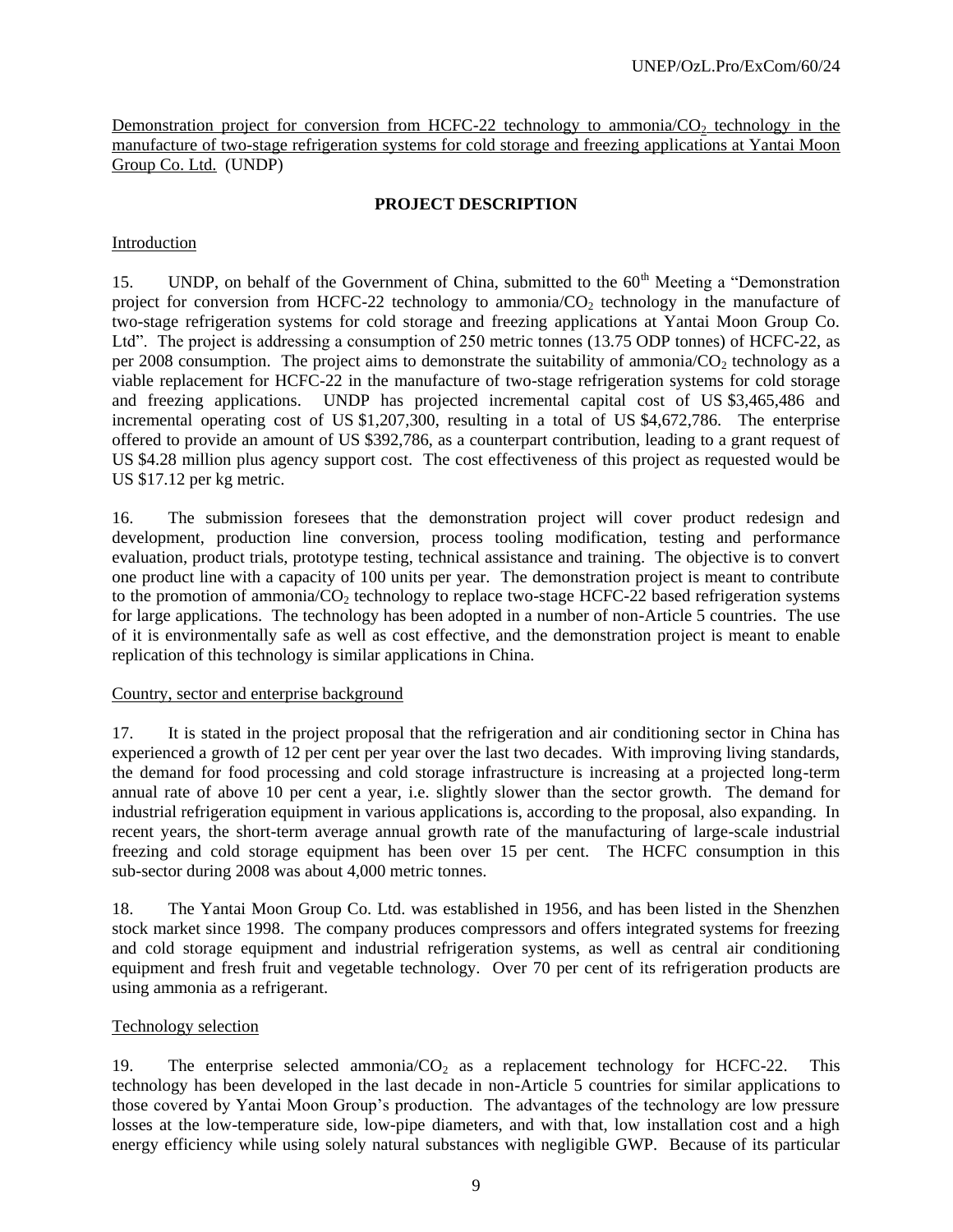characteristics such systems are used in applications where a large refrigeration capacity at low temperatures is required. Additional advantages stem from the inert character of  $CO<sub>2</sub>$ , similar to HCFC-22; this allows its use with a large variety of materials and in sensitive areas where ammonia alone might not be the preferred choice. The cost of systems with a high-refrigeration capacity is very competitive. The project proposal further points out that while ammonia/ $CO<sub>2</sub>$  cascade technology has been used elsewhere, that its application has been sporadic and mainly focused on on-site assembled, custom-built legacy systems, and not on standardize product with economies of scale. According to the project proposal this initiative would offer an opportunity for using this technology on a commercial scale in integrated low-temperature refrigeration systems. The standardization of this technology would favour its widespread adoption as a HCFC-22 replacement and thus a demonstration of this technology has been considered critical by China for early adoption and dissemination.

#### Conversion activities

20. The conversion activities foresee product development and component development. The company wants to modify the existing component production lines for compressors and pressure vessels in order to enable the company to produce three typical specifications of ammonia/ $\overline{CO}_2$  refrigeration systems. To achieve this, the activities include product and process redesign, modification of production lines, modification of test devices to measure product performance, the manufacturing of prototypes, and the training of personnel. The list of activities proposed also includes technology dissemination and documentation.

21. Of the conversion activities, more than US \$1.2 million of the requested incremental capital cost is related to the development, manufacturing and testing of screw-compressors using  $CO<sub>2</sub>$ . Significant further costs are related to the development and conversion of manufacturing of pressure vessels for the use with  $CO<sub>2</sub>$ , a high-pressure substance. The project milestones, including commencing commercial production, foresee an implementation of the whole project within 18 months with the commercial production starting after 15 months.

#### **SECRETARIAT'S COMMENTS AND RECOMMENDATION**

#### **COMMENTS**

22. The choice of alternative technology for the project is innovative and reflects latest developments in non-Article 5 countries. The resulting equipment will be energy efficient, cost effective and environmentally benign. The Secretariat raised the question why HCFC-22 was actually used in this application at all. UNDP referred to the very low cost of the HCFC technology as the main reason and confirmed the consumption quantities of HCFC-22. The quantity of phase-out achieved by the project, if successful, is significant. The associated phase-out achieved will be accounted for in the overall eligibility of China.

23. A particular issue in this regard is the manufacturing of screw-compressors and their conversion from current use of HCFC-22 to the use of  $CO<sub>2</sub>$ . The company requests substantial cost for the development and retooling of the screw-compressor production in order to make those compressors suitable for the high-working pressure of  $CO<sub>2</sub>$ . The Secretariat and UNDP entered into very detailed technical discussions regarding the requested costs. The Secretariat agrees in principle that the costs appear eligible for a demonstration project, and the amounts appear to be reasonable. A significant part of the project costs are associated with the fact that the technology is not yet broadly documented and that the application in China deviates to some extent from the applications in other countries. Furthermore, the use is in a highly specialised sub-sector of refrigeration with only a very small number of companies worldwide. Because of the novelty of the technology and the nature of this demonstration project, the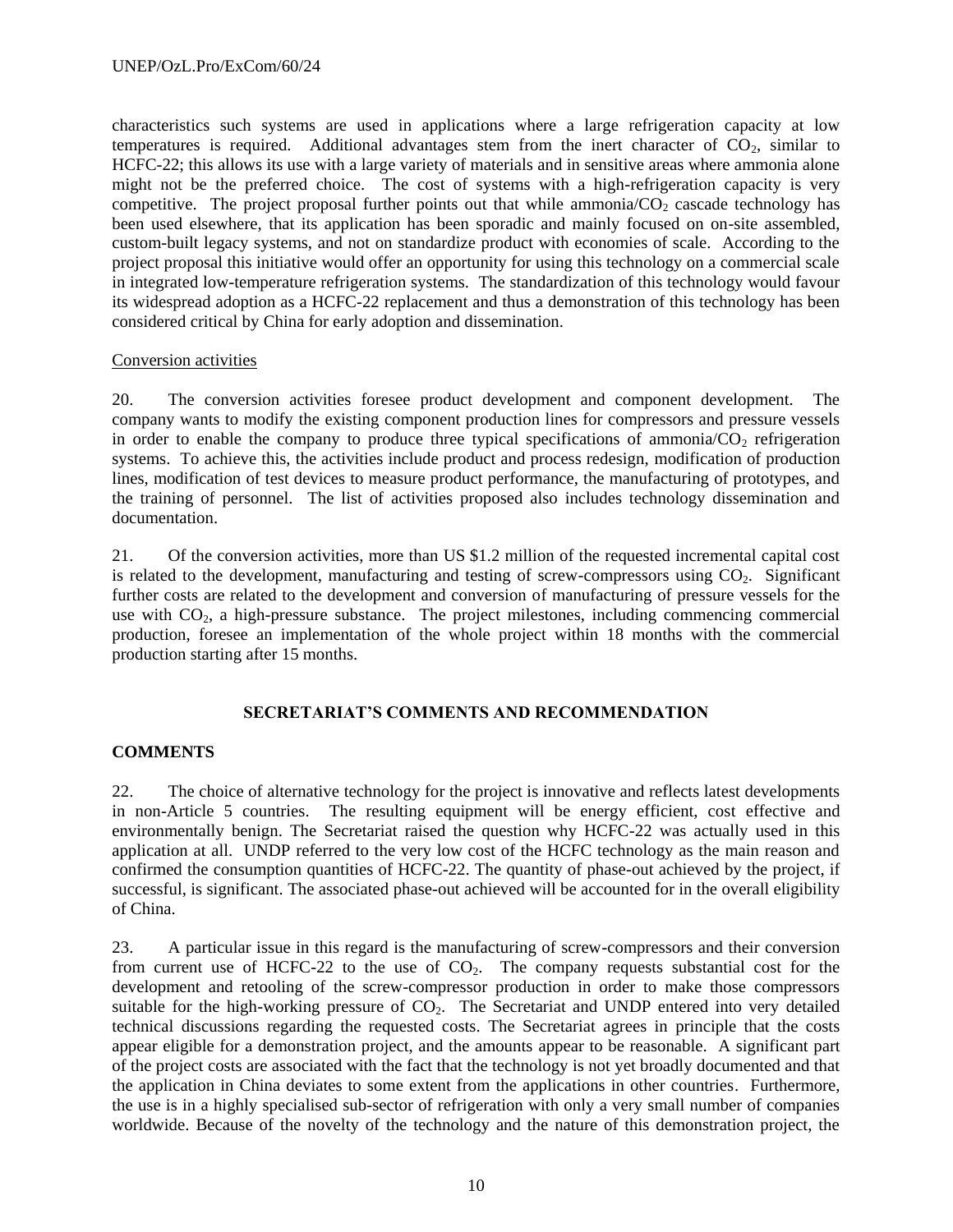Secretariat does not view the costs provided below as indicative of future funding levels. Table 1 provides an overview of the incremental cost of the project.

| <b>Item</b>                                          | <b>Item cost</b> | <b>Totals</b> |  |
|------------------------------------------------------|------------------|---------------|--|
| (US \$)<br>(US \$)                                   |                  |               |  |
| Product and process redesign<br>System redesign      | 22,912           |               |  |
| Process redesign                                     | 21,000           |               |  |
| Compressor redesign                                  | 150,000          |               |  |
| Software heat exchange analysis software             | 80,000           |               |  |
| Certification testing and certification              | 10,000           |               |  |
| Miscellaneous documentation and research             | 8,000            |               |  |
| Total for product and process redesign               |                  | 291,912       |  |
| Modification of production lines                     |                  |               |  |
| Compressor                                           |                  |               |  |
| -Compressor parts casting model                      | 123,544          |               |  |
| -Compressor parts casting box                        | 33,235           |               |  |
| -Tooling for $CO2$ compressor                        | 151,588          |               |  |
| -Measuring and inspection tools                      | 58,603           |               |  |
| $-CO2$ compressor machining tool                     | 360,735          |               |  |
| - $CO2$ compressor casing test device                | 29,265           |               |  |
| -CO <sub>2</sub> compressor air load test device     | 75,882           |               |  |
| Sub-total for compressor                             | 832,852          |               |  |
| Pressure vessels                                     |                  |               |  |
| -Equipment for stainless steel parts                 | 102,941          |               |  |
| -Tooling for stainless steel containers              | 8,088            |               |  |
| -High-pressure testing of $CO2$ vessels              | 45,588           |               |  |
| -Testing for $CO2$ U-tube                            | 5,882            |               |  |
| -Tooling for $CO2$ U-tube                            | 39,706           |               |  |
| -Development cost for $CO2$ U-tube                   | 7,353            |               |  |
| - $CO2$ high pressure air drying system              | 20,588           |               |  |
| -Magnetic flaw detector for CO <sub>2</sub> vessels  | 16,029           |               |  |
| -Universal shock testing for $CO2$ vessels           | 2,941            |               |  |
| -Impact testing for $CO2$ vessels                    | 3,971            |               |  |
| -Low-temperature test room                           | 63,237           |               |  |
| -Welding test plate for CO <sub>2</sub> vessels      | 33,824           |               |  |
| Sub-total for pressure vessels                       | 350,148          |               |  |
| Total for modification of production lines           |                  | 1,183,000     |  |
| Modification of test devices for product performance |                  |               |  |
| Materials and installation of test devices           | 167,073          |               |  |
| Pressure vessel parts                                | 439,876          |               |  |
| Instruments for $CO2$ compressor test device         |                  |               |  |
| - Pressure transmitter (14 points)                   | 8,529            |               |  |
| -Mass flow meter (3 sets)                            | 3,823            |               |  |
| -Level transmitter (5 sets)                          | 1,680            |               |  |
| -Instrument calibration outsourced                   | 5,102            |               |  |
| Test software and debugging                          | 51,471           |               |  |
| Consumables                                          | 1,765            |               |  |
| Test device commissioning                            | 8,823            |               |  |
| Total for modification of test devices for product   |                  |               |  |
| performance                                          |                  | 688,142       |  |

# Table 1: Incremental capital cost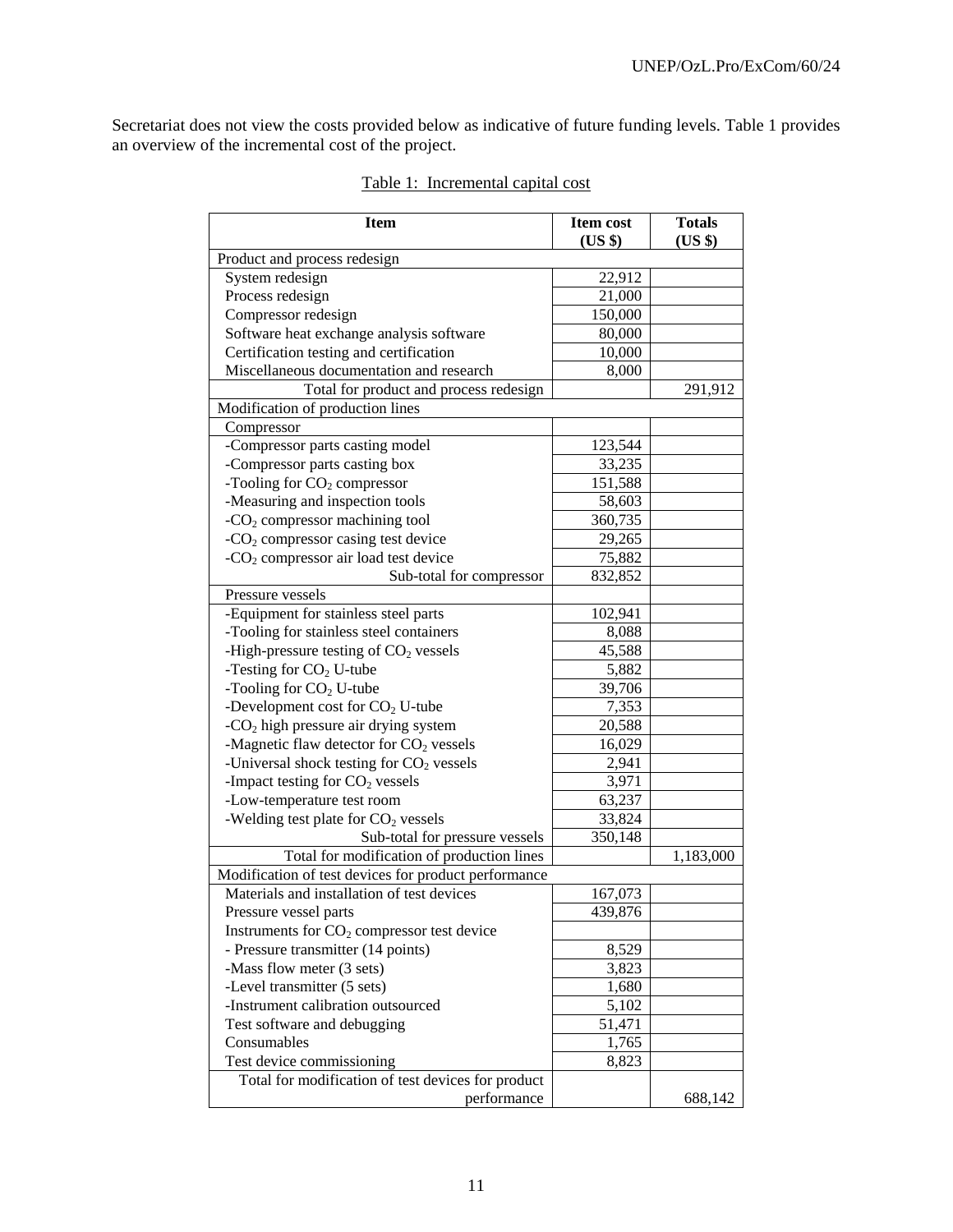| <b>Item</b>                                     | <b>Item cost</b> | <b>Totals</b> |
|-------------------------------------------------|------------------|---------------|
|                                                 | (US \$)          | (US \$)       |
| Manufacturing of prototypes                     |                  |               |
| $CO2$ compressor (four sets x 2 specifications) | 118,897          |               |
| Pressure vessels                                | 58,529           |               |
| System pressure vessels                         | 158,224          |               |
| Ammonia system High temperature ammonia         |                  |               |
| system                                          | 120,798          |               |
| Controls Electrical and other controls          | 17,647           |               |
| Total for manufacturing of prototypes           |                  | 474,095       |
| Personnel training                              |                  |               |
| Lecturer and trainer fees                       | 17,645           |               |
| Lecturer and trainer travel expenses            | 8,236            |               |
| Organization and logistics                      | 25,883           |               |
| Total for personnel training                    |                  | 51,764        |
| Technology dissemination                        |                  |               |
| Technology dissemination workshop               | 24,412           |               |
| Technology communication                        | 30,000           |               |
| Participation in exhibitions                    | 10,000           |               |
| Total for technology dissemination              |                  | 64,412        |
| Technical assistance                            |                  |               |
| National experts throughout project             |                  |               |
| implementation                                  | 20,000           |               |
| International experts throughout project        |                  |               |
| implementation                                  | 25,000           |               |
| Total for technical assistance                  |                  | 45,000        |
| Total for item                                  |                  | 2,798,325     |
|                                                 |                  |               |
| Sub-total for capital cost                      | 2,798,325        |               |
| Contingencies (10%)                             | 279,833          |               |
| Total for capital cost                          |                  | 3,078,158     |
| Total for operating cost                        |                  | 1,207,300     |
| Total (US \$)                                   |                  | 4,285,458     |

24. The original submission had assumed eligible cost of US \$4,672,786 and had, on that basis, counterpart funding of US \$392,786 leading to a funding request of US \$4,280,000. Subsequently, as a result of the discussions between UNDP and the Secretariat, the eligible cost of the project was agreed at a total of US \$4,285,458 including counterpart funding. UNDP, in consultation with the Government of China, informed the Secretariat that the counterpart funding contribution could under these circumstances not be offered at its original level, but at a reduced level of US \$321,000.

25. On this basis, taking into account the counterpart funding, the Secretariat recommends funding at a level of US \$3,964,458 plus agency support costs of US \$297,334. The resulting cost effectiveness of the project is US \$15.86/kg (metric). The Government of China points out that beyond, the eligible cost and according to the calculations of the Government of China, the enterprise will have to contribute another US \$387,329 of counterpart funding to achieve the conversion.

# **RECOMMENDATION**

- 26. The Executive Committee may wish to:
	- (a) Approve the demonstration project for conversion from HCFC-22 technology to ammonia/CO2 technology in the manufacture of two-stage refrigeration systems for cold storage and freezing applications at Yantai Moon Group Co. Ltd. at a level of US \$3,964,458 plus agency support cost of US \$297,334 for UNDP;